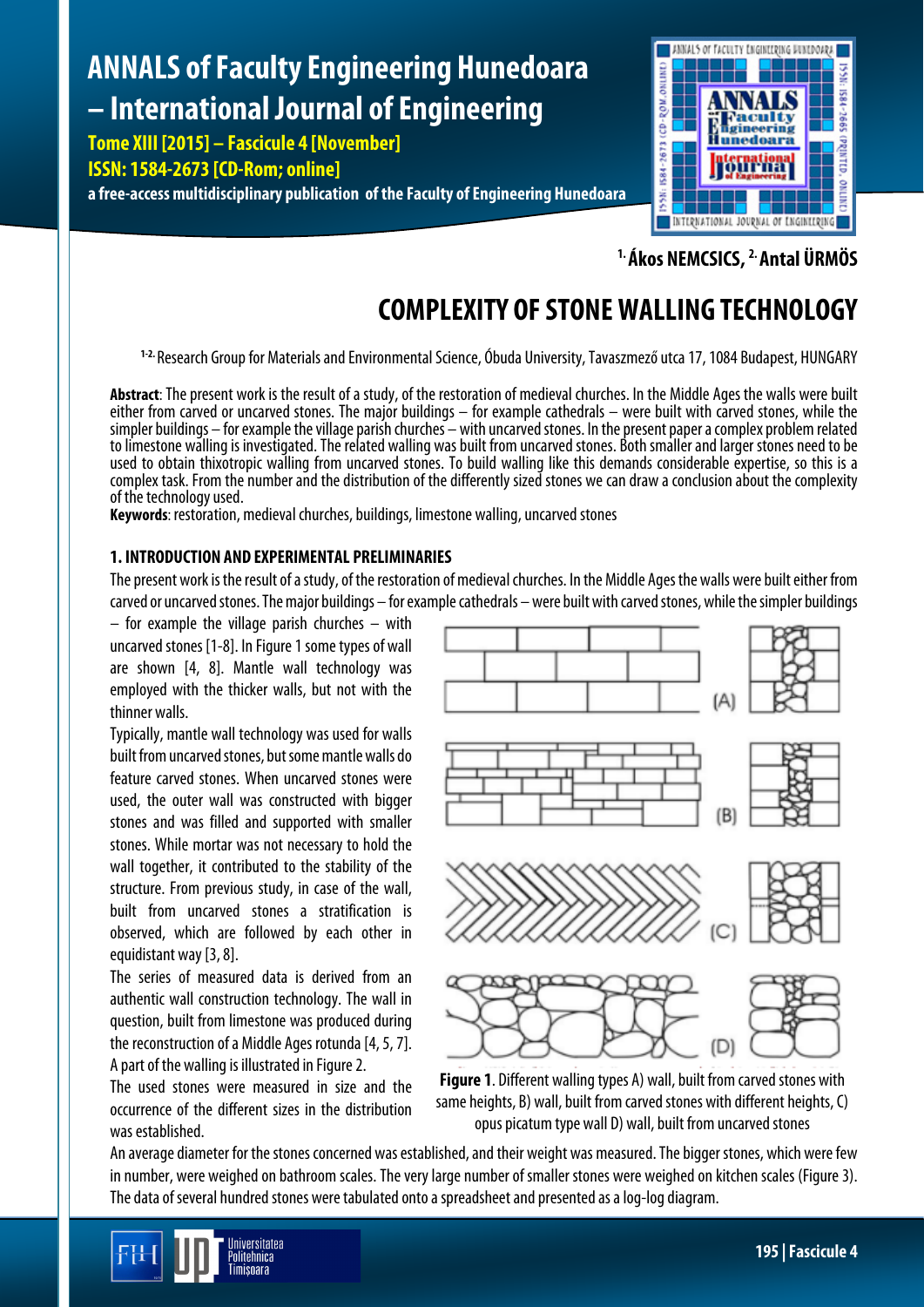

**Figure 2**. A section of walling from uncarved tones. (View of the rotunda from the entrance.)

### **2. DISCUSSION AND RESULTS**

The above mentioned diagram is shown in Figure 4. This figure shows a relatively smooth statistical distribution. The initial part of the distribution displays a straight line, with few variations.

The method of construction depends on many factors. One criterion is how the component parts fit together. In this study, the size and number of the stones display a pattern. The distribution in Figure 4, can be expressed as a power law, a mathematical equation. In similar cases a correlated result can be observed [9]. In practice this means that the quantities of large and small stones are interrelated. When large stones are used, small stones

are needed to support the walling. Smaller stones are also needed to fill the gaps between the large stones, and their size and quantity depends on those of the large stones.

This complex pattern is supported by the earlier observation, that with walls constructed from uncarved stones a regular stratification is observed. From our observation this stratification is characteristic of the walling stones, i.e. the distance between the strata depends on the kind of stones used. The walling in this research serves as an illustration, as does the walling, originating from the 4th century in Cella Septichora in Pécs (Figure 5.) [8]. The type of the stones is determined by the need to create a stable structure, and by their provenance.



**Figure 3**. The weighing of the stones used. The smaller stones on kitchen scales (A), the largerr stones on bathroom scales (B).



Sequence number





**Figure 5**. The walling, constructed with: uncarved stones: symmetrical equidistant stratification is observable. (A) The statification of the rotunda walling. (This walling features in the building is shown in Figure 2) (B) The stratification of the walling of the Cella Septichora from the 4th century [8].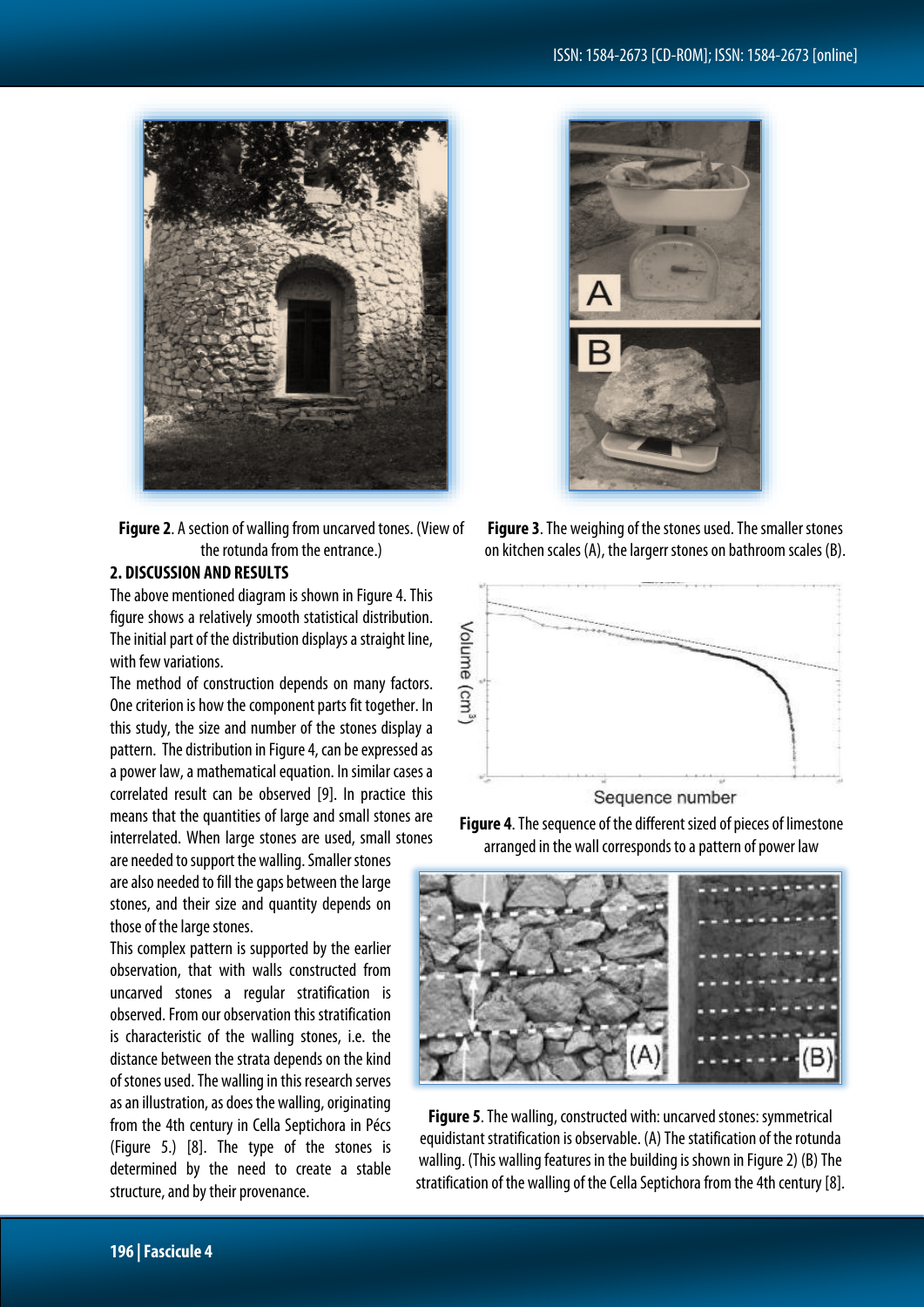The research also considered other salient patterns [11]. The present work is a summary of initial research, which will continue along these lines.

The above mentioned stratification came to notice after construction, and was not intentional. The spacing of nearly horizontal virtual dividing lines occurred spontaneously. We conclude that the spaces between the strata could depend on the kind of stones used. It is not probable, that in the walling mentioned as an example from the 4th Century the stratification would have been made consciously. This was certainly not the case with the wall which we constructed.

The logarithmic function of the distribution of the stones illustrated in Figure 4, originates from an authentic walling technology. Figure 6 shows a cross section of such a wall, which can be of differing thicknesses. It is generally the case that the smaller irregular stones are placed between the larger bordering stones. The stones, excavated from mines by demolition or explosion, are incorporated into the construction with the minimum possible carving. Therefore some very large stones could form part of a thick wall. If the wall is thinner, then the stone needs to be cut to the necessary size. Not only can the exterior stones be large ones. With a thicker wall, larger stones could appear among the bordering stones as well.



**Figure 6**. Cross sections of authentic mantle walling, showing different wall widths (A,B, and C), and the non-authentic walling technology (D).

With authentic walling technology, mortar is used to fill spaces. This type of wall building technology has been used over centuries. The stones are put in place with unset mortar, so that the wall is thixotropic in each stage of its construction. The area between the bordering stones is built together with the outer stones. (The skills of authentic wall construction, originate from a well skilled local craftsman [1].)

Amethod distinct from authentic walling is shown in the last quarter of Fig. 6. Here, cement or concrete acts as a bonding agent. The walling technology consists of two stages. Firstly, the outer border walls are built from flat stones using cement mortar. When the cement has set, the hollow space is filled with a mixture of thin concrete and small stones. (In this kind of walling, stratification is not observable.). Nowadays fence pillar walling is built in this way. Walling technology in Middle Ages was quite distinct from this.

### **Acknowledgement**

The authors are grateful to Mrs. Anikó Kocsis for the proofreading of this article.

### **References**

- [1.] Á. Nemcsics: Gondolatok egy középkori rotunda rekonstrukciója kapcsán; Építés Építészettudomány (2008), vol. 36, pp. 43-65.
- [2.] Á. Nemcsics: Ecological Design or Some Aspects to the Reconstruction of a Mediaeval Rotunda; Acta Polytechnica Hungarica (2008),vol. 5,pp.93-99.
- [3.] Á. Nemcsics: Beiträge zur mittelalterlichen Baukultur oder Erfahrungen über den Bau einer Rotunde; Experimentelle Acheologie, Bilanz 2009, Oldenburg (2009), pp. 63-82.
- [4.] Á. Nemcsics: Adalékok a középkori építéstechnológiához egy Árpád-kori körtemplom rekonstrukciója kapcsán; Magyar Építőipar (2010),vol. 2,pp.61-69.
- [5.] A. Nemcsics: Contribution to a Round Church Reconstructed from its Foundation Wall; Pollack Periodica (2011), vol. 6, pp, 87-98
- [6.] Á. Nemcsics: Die experimentelle Untersuchung der fischgrätenartigen Bausteinanordnung in der Mauerung unserer Vorfahren; Experimentelle Acheologie, Bilanz 2011, Oldenburg (2011), pp. 162-177.
- [7.] Á. Nemcsics: Contribution to the medieval building technology based on the reconstruction of a rounded church; Journal EXARC (2012), vol. 1, pp. 1-16.